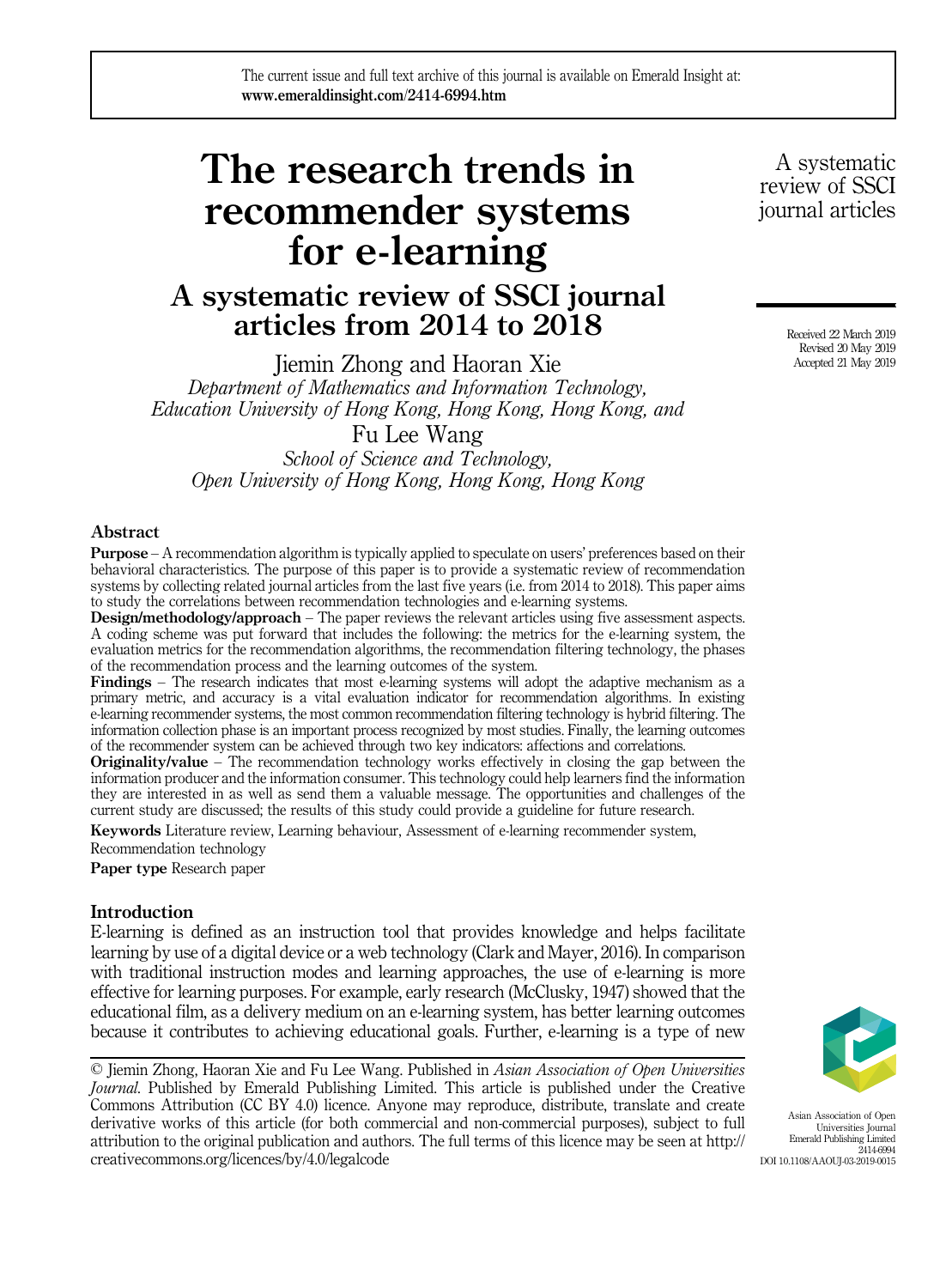learning style that could be a solution for lifelong personal learning (Zhang *et al.*, 2004), as learners can learn without the limitations of time and place. Fundamentally, it is of great value for educational reform and development. To be specific, e-learning is widely regarded as "educational technology, information and communication technology (ICT), multimedia learning, technology-enhanced learning (TEL), computer-based instruction (CBI), a virtual learning environment (VLE), mobile learning" (Ridwan, 2015) and so on. With the progress of information and communication technology development, e-learning system provides support for educational management. Due to the importance of e-learning system, many researchers have expended much effort on the research of emerging educational technologies on e-learning platforms through some theoretical models or frameworks.

Specifically, Persico et al. (2014) proposed an improved technology acceptance model (TAM) that is a three-dimensional model to evaluate the technological innovations of an online learning system, which includes three dimensions of "phases of use, users and components." Arkorful and Abaidoo (2015) established the application of information and communication technology in teaching and learning processes, and the advantages and disadvantages in using e-learning in higher educational institutes through literature reviews of previous research. Truong (2016) put forward his views on ways to integrate learning styles into adaptive e-learning systems. His review paper describes predictions of online learning styles and a method of automatic classification is also proposed, as well as recommendations and potential opportunities for future work. Based on the TAM, a framework was proposed to investigate the effect of learning styles in blended e-learning systems (Al-Azawei et al., 2017). Although many variables could be integrated, the author chose the "integration of perceived satisfaction and technological acceptance," and his findings suggested that learners' needs, rather than their learning styles, should be used as a research variable for personalized educational systems. Big data technology has also attracted the interest of scholars and is a promising research topic for online learning systems. Huda *et al.* (2018) argued that the emerging technology of big data plays an important role in the innovative environments of online learning resources, which promotes a conducive learning environment and performance improvements during a student's learning development process. The above studies on e-learning technologies introduce the trends and developments of the current educational technologies, especially the wide application of information and communication technologies in teaching and learning. The users' learning style has become a hot topic in the study of learning system models in recent years. Based on a model of online learning style, Li et al. (2019) proposed a course recommendation method for learners. The conclusion indicates that learning style is an essential factor in the recommendation system as the course information can be recommended to the target users according to the data of their learning preferences.

From the perspective of information acquisition, searches and recommendations are the two primary means for users to get information (Alonso *et al.*, 2006). Search is an active and explicit behavior, and the search engine is the best tool to satisfy the needs of users in finding matching information. However, dissemination and acquisition of information could also be achieved through a recommender system. In the recommendation process, the user passively receives what the system recommends. Often, the user's needs are vague and unclear. Therefore, a recommender system tends to have significant individual differences due to different user requirements.

Moreover, the recommendation algorithm has a close relationship with the recommendation content. The process for users to obtain recommendations may be continuous and long-term, because the system needs to use different recommendation filtering techniques in order to provide users with appropriate content, such as product information or news, on the basis of understanding users' interests and their behavior. Therefore, the recommendation technology could be applied in various fields, such as shopping websites, music channels, learning platforms and so on. The great potential for

## AAOUJ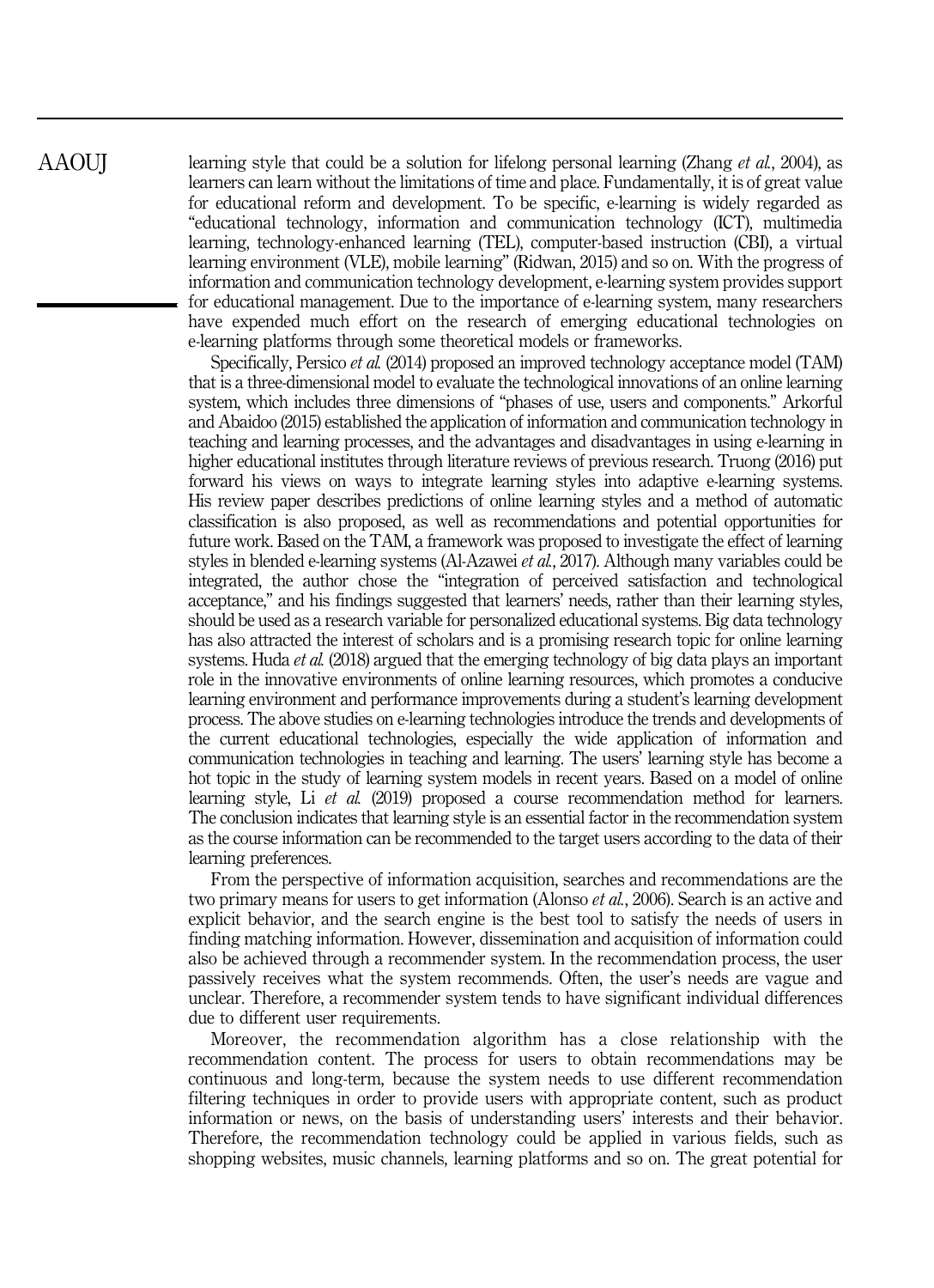this technology appeals to many researchers who are increasingly focused on the application and the development of the recommendation technology in an e-learning system. In this paper, we review related recommendation technologies for e-learning systems. The journal articles that fall within the scope of both "recommendation" and "e-learning" are included in our research.

In recent years, the popularity of internet technology has made it easier for people to access information and facilitate their studies and their life. It has become a common phenomenon for many people to search for information and learn new skills through the internet. Over the past decade, the number of online learners has increased dramatically (Kim and Bonk, 2006). To cater to people's needs, many online learning platforms have arisen. However, due to information overload issues (Hiltz and Turoff, 1985), it is not easy for users to find their favorite subject amidst all the information available. Second, the majority of people do not understand their own specific needs. The user efficiency for information retrieval will be reduced, so e-learning platforms need to adopt specific strategies to optimize decentralized resources. The application of a recommender technology is a good solution. The recommender system provides users with customized recommendations within a specific domain (Martínez et al., 2009) and presents useful information to interested users. Therefore, our research on online learning platforms is of great importance. It could not only contribute to optimizing recommendation strategies but also act as a guideline for future researchers to navigate the best research directions.

As shown in Figure 1, there was a total of 115 articles relevant to e-learning recommender systems from the years 2014 to 2018. For an in-depth analysis, 31 articles were selected from the following nine top-tier publications including *Computers in Human* Behavior, Computers Education, IEEE Transactions on Learning Technologies, Educational Technology Society, Interactive Learning Environments, British Journal of Educational Technology, Educational Sciences Theory Practice, Journal of Computer Assisted Learning and *Journal of Computing in Higher Education*. On average, 6.2 articles are published in these journals every year.

According to the citation analysis report of the Web of Science database<sup>1</sup>, 31 articles have been cited 258 times, of which 255 self-citations have been removed. Figure 2 shows the citation frequency of these articles every year, which shows that the recommendation of e-learning has gradually become a hot research topic since the year 2014 and has attracted the attention of many researchers.

Serious Game is an important pedagogic tool that could be applied to the curriculum to promote students' learning. Gauthier and Jenkinson (2018) applied the Activity Theory Model of Serious Game to analyze the relationship between game design decisions and



The distribution of the number of articles in e-learning recommendation systems from the years 2014 to 2018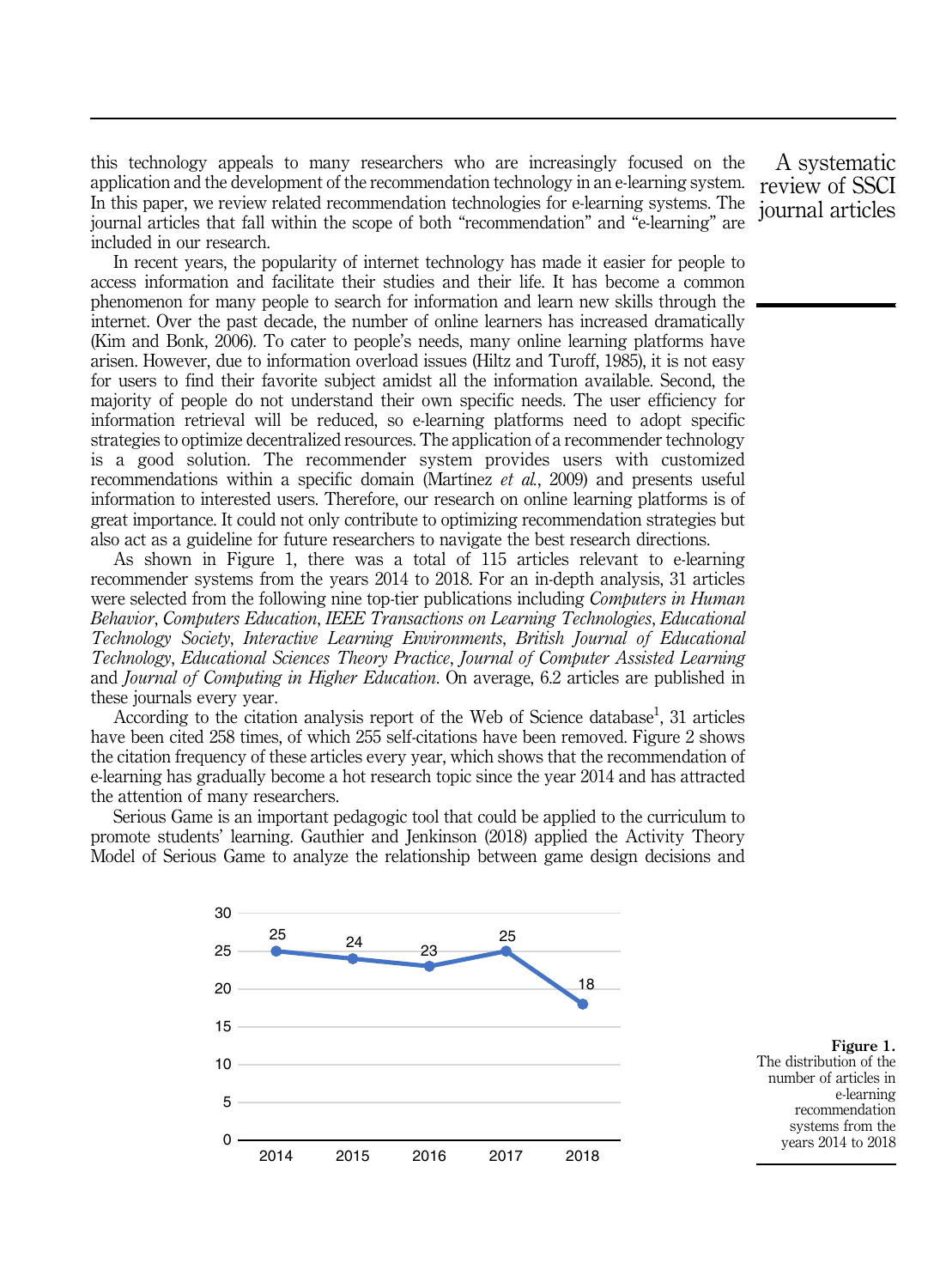teaching strategies. By comparing students' learning behavior in a game and a nongame application, this article introduced three game design strategies that could enhance students' productive negativity in STEM higher education. Through a qualitative and quantitative analysis, Wang *et al.* (2017) found that the mechanics and dynamics of Serious Game will affect the students' concentration and enjoyment, while another journal demonstrated four kinds of relationships between users' learning styles and the game genre, two of which have proven to be valid and can be utilized in e-learning recommender systems based on the special needs and the preferences of learners (Khenissi *et al.*, 2016).

The Semantic Web is an intelligent network which can be understood by people and machines, as well as providing automatic services depending on the semantics in the e-learning system (Sampson et al., 2004). With the development of semantic web technology, Ouf et al. (2017) discussed a new personalized learning framework for an e-learning ecosystem, and a complete learning package consisting of learner models and learning process components was created as well, while Albatayneh et al. (2018) introduced a recommendation architecture for an e-learning forum on the basis of semantic filtering technology and learners' negative ratings. Moreover, this learning recommender system performed well and had a better recommendation accuracy than similar systems. A recommendation approach was presented based on a user similarity calculation. The method used various technologies, such as the semantic web technology, to customize the best learning path for learners on the basis of students' preferences and interests. It has also proven to be effective in the social learning environment (Halimi et al., 2014).

Over the past years, the issue of the social network has appealed to many scientists' interests, as network theory can connect related or nonrelated metadata and can be used to analyze social phenomena (Borgatti *et al.*, 2009). In addition, the social network is crucial to collaboration and communication between people. People also use tags to indicate their characteristics, hobbies and so on, and these tags are also used to share photos or texts. Collaboration tags are very popular on the internet and could be used to describe the process by which users, using keywords, add metadata to share content (Golder and Huberman, 2005). Klašnja-Milićević *et al.* (2018) use the user's tags to improve the recommendation algorithm in the e-learning environment and integrate social collaborative tagging technology to provide recommendations of learning materials for users on the online learning platform. Karataev and Zadorozhny (2017) exploited a self-adaptive learning framework for the teaching process and applied it to collective learning in social networks. The research shows that social learning promotes adaptive learning for students and improves the quality of teaching in the classroom.

Social software applications have attracted the attention of educators in higher educational institutes. It is widely used in teaching to increase the interaction between



Figure 2. The distribution of the citation frequency of 31 articles in the field of e-learning recommender systems from the years 2014 to 2018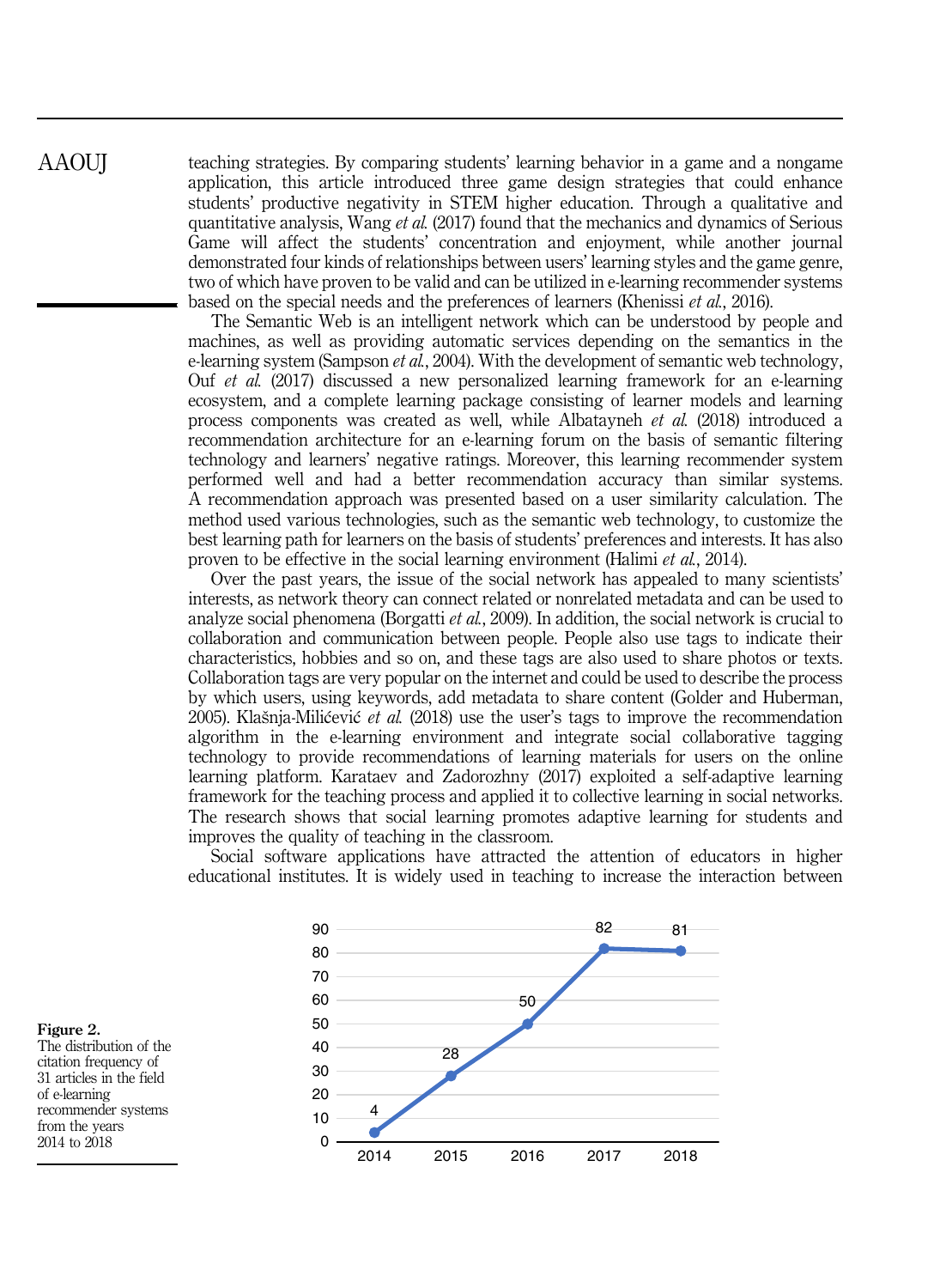learners and lecturers (Schroeder et al., 2010). For example, teachers can build online learning groups through the social network application Facebook. In the study group, students can supervise each other, and teachers can efficiently manage the learning process. Galanis *et al.* (2016) described a social dynamic learning framework that can promote users' informal digital learning. Based on this system, a peer evaluation mechanism was also put forward for personalized learning recommendations. The increase in collaborative learning is also correlative to the emergence of social networks. Stantchev *et al.* (2015) introduced a cloud computing service into an e-learning platform that could be used to assess the user's knowledge level by artificial intelligence mechanisms and recommend education and training for users' personal learning and their career development. However, social networks generate massive amounts of information during user's interactions. To address this problem, a neural collaborative filtering model was presented to predict the ratings, and the recommendation method of this model is feasible and effective.

In this paper, we have reviewed some journal articles, from the years 2014 to 2018, related to e-learning recommender systems, from which a coding scheme was proposed, and an in-depth analysis was conducted to evaluate the effectiveness of the systems.

To be specific, the following series of research questions are investigated:

- RQ1. What were the primary metrics for e-learning systems?
- RQ2. What were the primary evaluation metrics for recommendation algorithms?
- RQ3. What were the primary recommendation filtering technologies in e-learning systems?
- RQ4. What were the important phases of the recommendation process?
- RQ5. What were the learning outcomes achieved in the e-learning recommender system?

#### Research methodology

#### Data collection and processing

In this research, the Web of Science database was selected as our data source because it is one of the most influential journal article collections. In the database, 221 articles were found by using the query of "recommendation" and "e-learning." Then, the publication period was set for the years 2014 to 2018 to ensure that our research kept up with the newest development trends of this field. As our research subject belongs to the category of educational technology, nine reputational and representative journal publications were selected as our principal research sources, such as the *Journal of Computing in Higher* Education. Therefore, there were a total of 31 articles in the query results. Moreover, to ensure that these articles truly match our e-learning recommender system, the following inclusion criteria were established to analyze each article. Each article must be relevant to the recommendation technology, and the research topic must be included in the area of e-learning. Specifically, the article should use one or more learning models to support users' learning or teaching processes. Moreover, these learning systems must have some specific recommendation targets for the users as well, such as recommendations of teaching modes or learning resources. According to the criteria, 11 irrelevant articles were filtered out, leaving 20 articles that met the criteria for our research data set. For example, Yilmaz and Keser (2016) discussed the effect of reflective thinking activities in an e-learning system as well as providing suggestions for learning environment design. However, this study is not involved in the recommendation technologies and relevant content recommendations. Another example is an article about the blended learning approach in higher education based on multimedia tools (Bicen *et al.*, 2014). Figure 3 illustrates our data collection and processing analysis process.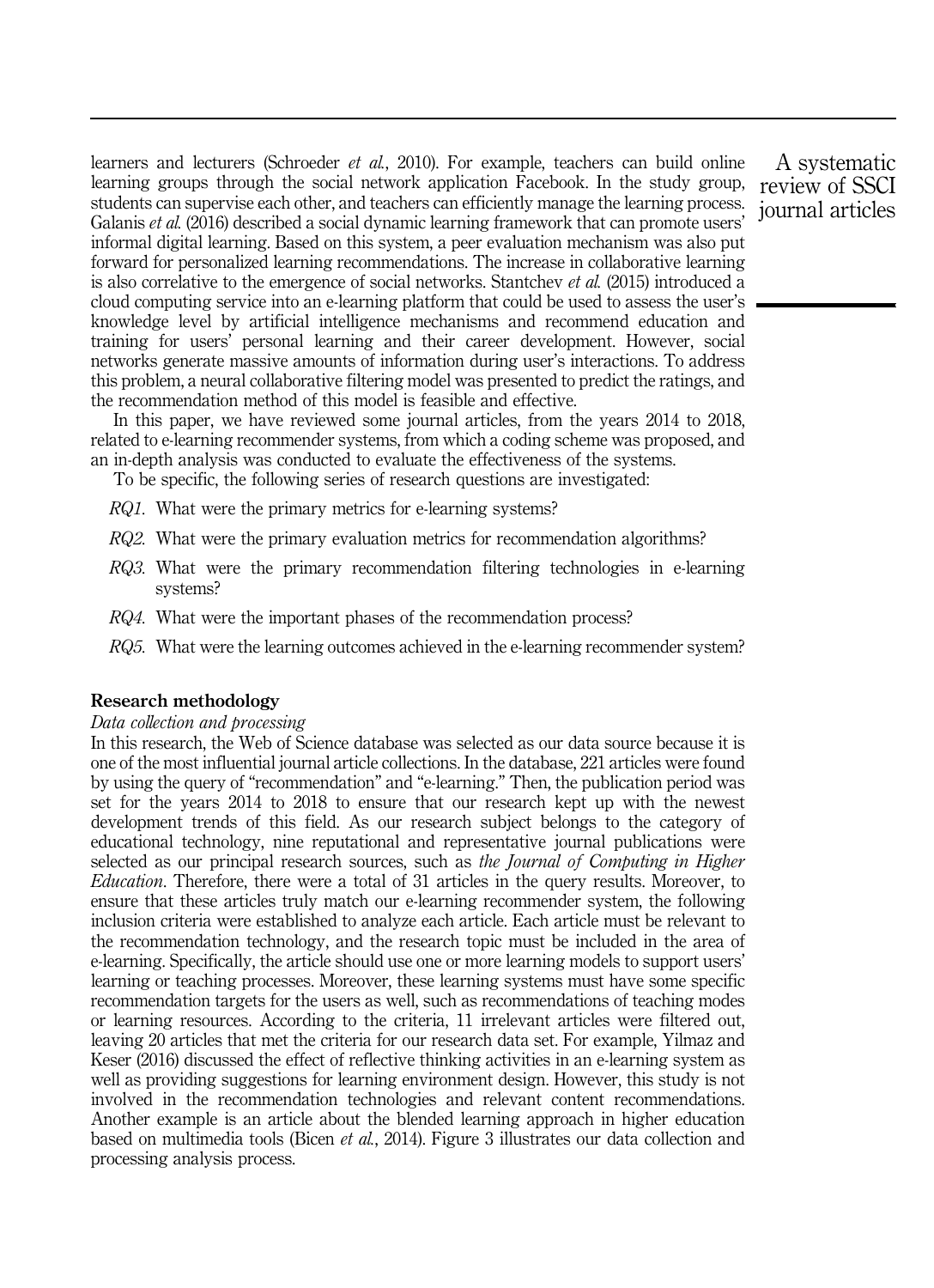

#### The assessment for e-learning recommender systems

To evaluate the e-learning recommender system, this section develops coding schemes from five research areas including learning systems, recommendation algorithms, filtering techniques, recommendation processes and learning outcomes. The details are shown as follows.

Codes for e-learning systems. On the personalized learning platform, learner's ability is also an essential factor that we need to consider, in addition to learners' preferences, interests or learning behaviors. However, in the era of information explosion, web-based learning systems have emerged with many problems. Therefore, in the e-learning system, as suggested by Chen *et al.* (2005), the following issues need to be addressed, including disorientation, cognitive overload, adaptive mechanisms and information overload.

Disorientation refers to an event that causes a learner to lose direction in hyperspace or deviate from the learning goal without knowing it (Bhatti *et al.*, 2017), while cognitive overload indicates that "learner's intended cognitive processing exceeds the learner's available cognitive capacity" (Mayer and Moreno, 2003). The cognitive load theory shows that learners can effectively absorb and retain information only when they do not acquire information when in an "overloaded" mental capacity (Chandler and Sweller, 1991). To be specific, learners' short-term memory can only retain a certain amount of data in a short period of time. If the information exceeds our available knowledge capacity, then the data cannot be retained in our brains for a long time.

Adaptive learning mechanisms could provide learning guidance according to individual differences (Huang and Shiu, 2012). For example, a system with an adaptive mechanism can be adjusted based on the course structure and learning preferences, which could adapt to the teaching styles, and provide students with suitable courses for their personal learning (Graf, 2009). Information overload is used to describe the difficulty of understanding an issue (Yang et al., 2003), and when we input too much information about the issue into the system, there will be a selective mechanism to make decisions effectively. However, due to the limited cognitive processing capacity of decision-makers, problems with inefficient decision-making may occur (Speier et al., 1999).

Codes for algorithm evaluations. The codes for the recommendation algorithms include two evaluation metrics such as accuracy and coverage. Accuracy is a small fraction of the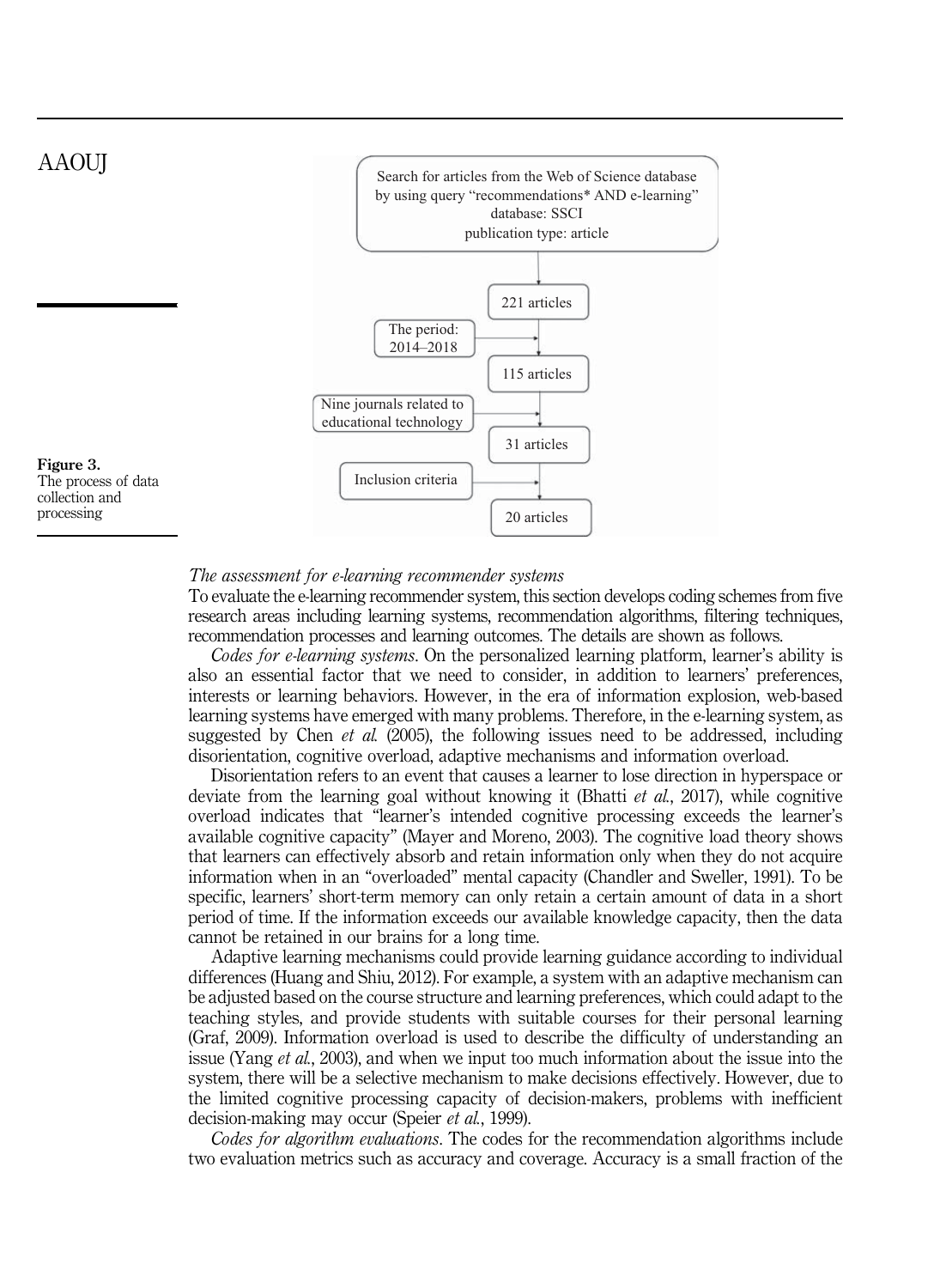correct recommendations for the total possible recommendations, while coverage measures the proportion of objects in the system's search space. Coverage is related to the percentage of items and users for which the recommender system can provide predictions. Accuracy metrics consist of statistical accuracy and decision support accuracy. Statistical accuracy metrics indicate the actual user ratings, and the accuracy of the filtering technology is assessed by directly comparing the introduced ratings, while decision support accuracy metrics include the "Reversal rate, Weighted errors, Receiver Operating Characteristics, and Precision-Recall Curve, Precision, Recall, and F-measure" (Isinkaye *et al.*, 2015).

Codes for filtering technologies. The codes for recommendation filtering technologies include content-based filtering, collaborative filtering and hybrid filtering. Content-based technology is a domain-dependent algorithm that emphasizes the analysis of the attributes of items to generate predictions, such as web pages, user profiles, publications and news.

Collaborative filtering is "a domain-independent prediction technology that cannot be easily and adequately described by metadata such as movies and music" (Isinkaye et al., 2015). Suggestions are provided by calculating the similarities between their configuration files to match users with relevant interests and preferences. Collaborative filtering includes memory-based techniques and model-based techniques. Memory-based techniques use user ratings to calculate similarities between users or items. Additionally, the items are combined with a neighbors' performances to generate recommendations once the user's neighbor is found. Model-based techniques, such as machine learning or data mining technologies, are usually used to develop models to predict user ratings for unrated items, which are similar to a user-based or item-based neighborhood algorithms and are more scalable when dealing with large sparse data sets (Sandvig *et al.*, 2008).

Hybrid filtering combines many different recommended techniques for better system optimization and to avoid some limitations and problems with pure recommender system. Most commercial systems are hybrid, such as the Google news recommender system (Das et al., 2007). This technique can be further classified into seven categories including weighted hybridization, switching hybridization, cascade hybridization, mixed hybridization, featurecombination, feature-augmentation and meta-level (Isinkaye et al., 2015).

Codes for recommendation processes. The codes for the recommendation process phase consists of the information collection phase, the learning phase, and the prediction/ recommendation phase (Isinkaye *et al.*, 2015). The information collection phase will collect users' information to generate a user profile or model for the prediction tasks, including user attributes, behaviors or the content of the resources accessed by the user. This phase includes explicit feedback, implicit feedback and hybrid feedback. Explicit feedback is explicit input of user's interests in the item, and the implicit feedback is the indirect inference of user preferences by observing the user's behavior, while mixed feedback is obtained by combining explicit feedback and implicit feedback. In addition, the learning phase is also an essential phase in the recommendation process. It is the application of learning algorithms to filter and utilize the feedback information collected during the information gathering phase. The last phase is called the prediction or recommendation phase, which recommends or predicts the types of items the user may like.

Codes for learning outcomes. As suggested by Fu and Hwang (2018), the main codes for learning outcomes include 15 dimensions. In this review, as the focus is the recommender system for e-learning, we adapt the original 15 dimension codes to six categories, skills, cognition, behavior, affection, correlations and others, which is more suitable to the context of the recommender systems. For affection, it can be further elaborated as eight subcategories according to Fu and Hwang (2018). The category cognition, is related to cognitive learning outcomes. The third category "skills" refers to the accuracy and fluency of the user's operation or demonstrations on the online learning platform. The categories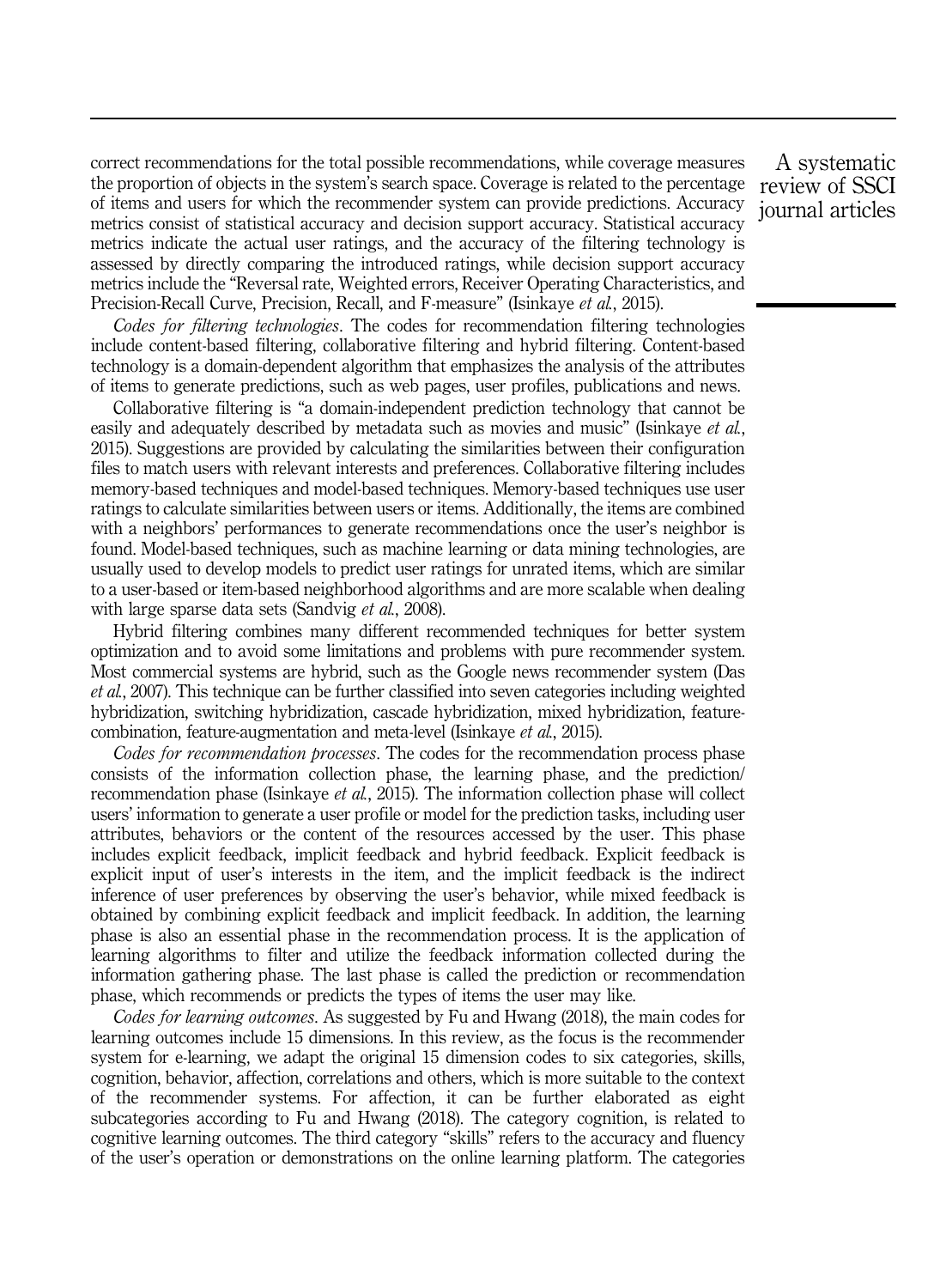# AAOUJ

"behavior" and "relevance" refer to the effect relationship, learning behavior, or cause-effect relation, including valuable model, social influence, or contributing factors at different research levels.

#### Research results

#### Distribution of e-learning systems

As shown in Figure 4, approximately 80 percent of the articles (16 out of 20) mentioned the adaptive mechanism as an indicator for the e-learning system. Two articles mentioned the metric of "information overload" and each of the remaining articles involved "disorientation" and "cognitive overload," respectively. Therefore, it can be intuitively observed that the adaptive mechanism is a critical metric for the system because it can automatically and quickly create system feedback under the same external conditions and adjust the original strategy to achieve the best optimization goals (Yu et al., 2005).

#### Distribution of algorithm evaluations

As shown in Figure 5, there are six articles in connection with the statistical accuracy, and four articles used the decision support accuracy to evaluate the recommended algorithm. Therefore, in all the research data sets, half of the objects were involved in the metric of accuracy. However, only two articles mentioned the coverage of the algorithm. The results showed that the recommendation accuracy is more critical to evaluating the quality of an algorithm when it was compared with the metric of coverage, as accurate recommendations can provide users with useful information and help them improve their learning or work



The distribution of the metrics for e-learning recommender systems

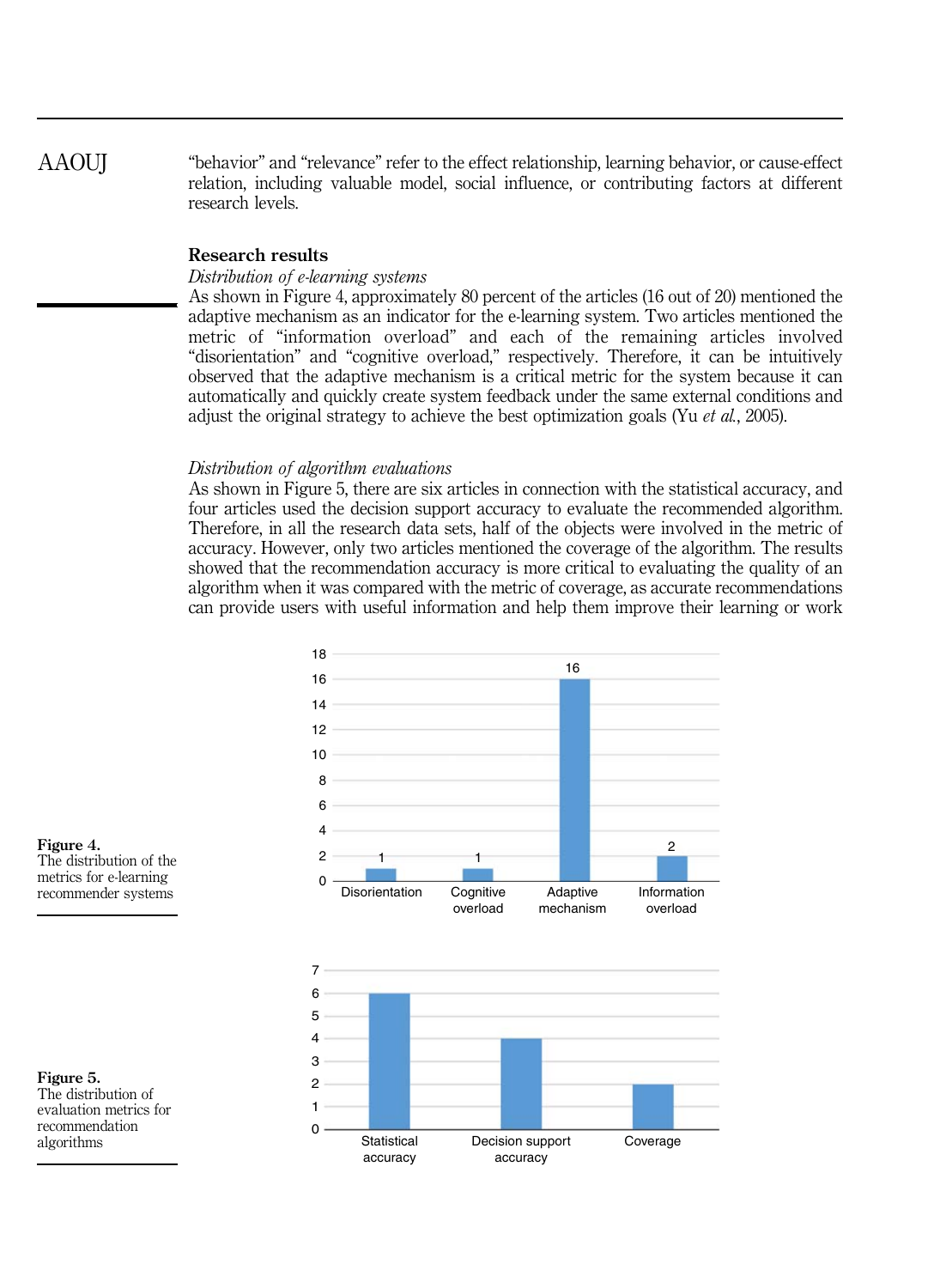efficiency. Furthermore, the accuracy of the algorithm is related to the user's experience and, to a large extent, to the performance of the system.

#### Distribution of filtering technologies

To understand how an e-learning system provides recommendation services, we have studied the recommendation mechanism of system models from the perspective of a recommending filtering technology. As shown in Figure 6, recommendation filtering techniques include content-based filtering, collaborative filtering and hybrid filtering. Figure 6 indicates that hybrid filtering is the most commonly used technology in the e-learning platforms, while the other two technologies are also prevalent. The total frequency of usage of these three technologies is 61. This means that the learning system typically does not use one single technology but uses two or more technologies to complete the recommendation tasks.

Figure 7 shows the distribution of the two subcategories of the collaborative filtering technique. The analysis results show that the model-based technique is used more frequently, probably because it can process large sparse data sets better and faster than the memory-based approach (Sarwar et al., 2001).

Since most e-learning platforms use hybrid filtering techniques, it is essential to investigate the subcategories of this technology. Hybrid filtering techniques can be further divided into seven subcategories. As shown in Figure 8, weighted hybridization and feature-combination were used six times in our review articles, accounting for 26 percent of the total number. The feature-augmentation technique is seldom used, and only two papers use this filtering technique, accounting for 9 percent of the total. However, we have not found any articles using the switching hybridization approach.



A systematic review of SSCI journal articles

The distribution of recommendation filtering techniques for research data set

The distribution of the two subcategories of collaborative filtering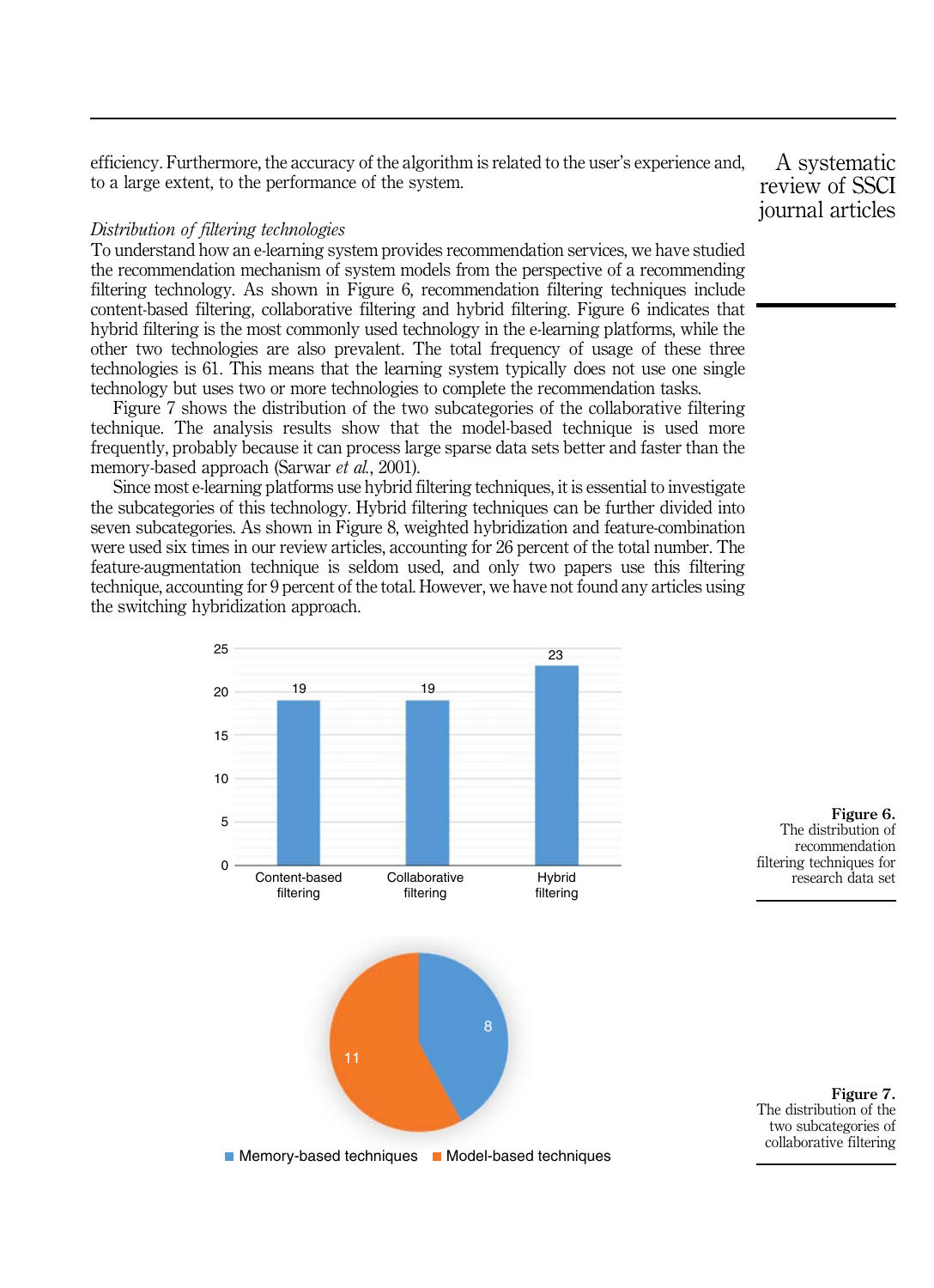

#### Distribution of recommendation processes

As shown in Figure 9, the information collection phase is the most crucial phase of the recommendation process, followed by the prediction/recommendation phase. From the results in Figure 10, it could be inferred that explicit feedback is the primary and most direct way for the recommender system to gather information. Among the 20 articles we studied, seven articles used implicit feedback, six articles used hybrid feedback and the proportion of articles using these two channels to collect feedback data were basically the same.



Figure 9. The distribution of the phase of the recommendation process

The distribution of the three subcategories of the information collection phase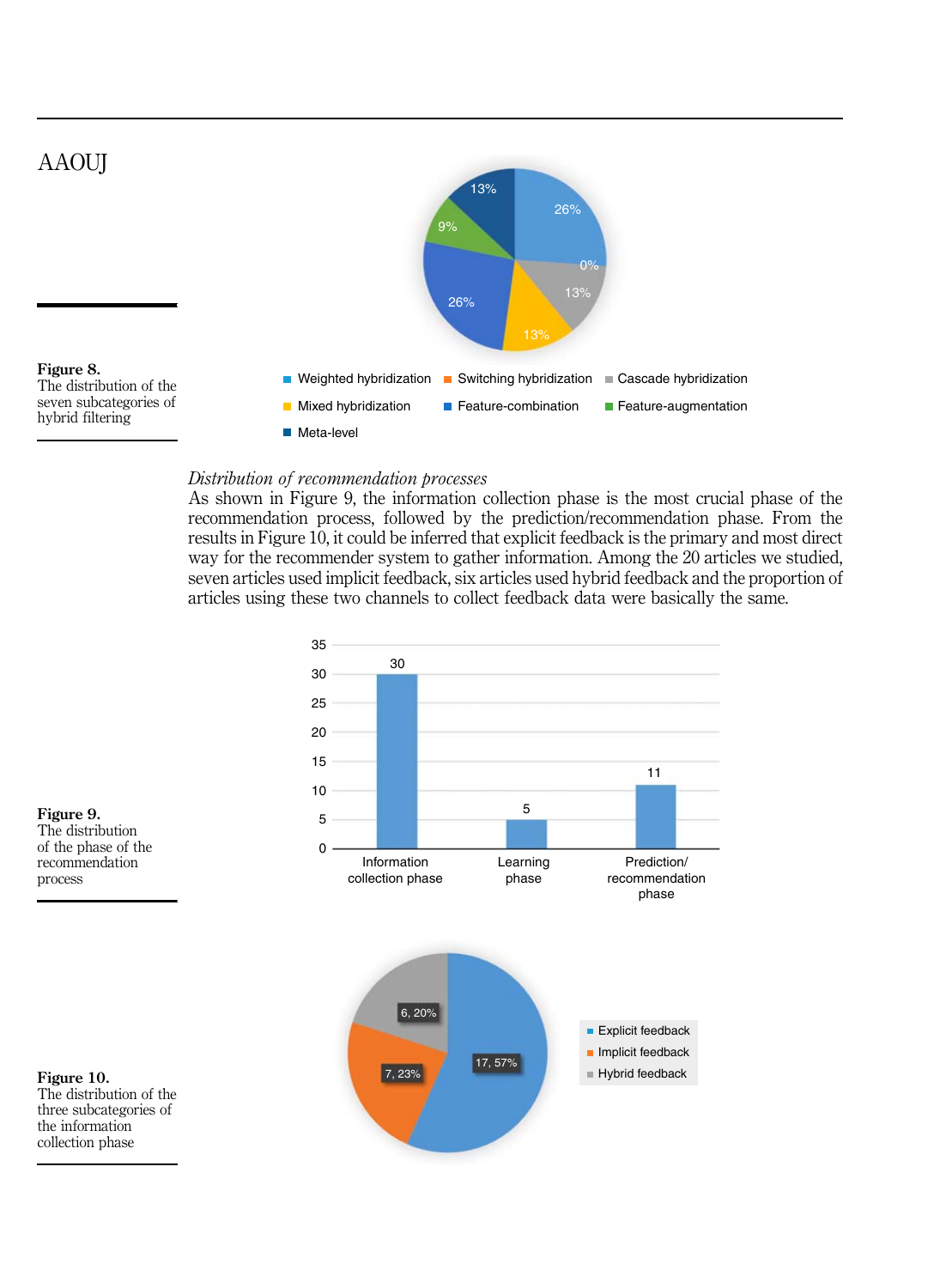#### Distribution of learning outcomes

The learning outcome is an important indicator to evaluate the quality of the learning system output. Figure 11 shows the six types of learning outcomes that may be measured in an e-learning platform. Based on our study of electronic recommender systems, affections and correlations are the most frequent learning outcomes in these studies, followed by cognition. The behavior is also one of the elements of learning outcomes that needs to be considered in the recommender systems. As the first learning outcome "affection" is a vital research factor for all categories, it was divided into eight subcategories in order to do further research. As shown in Figure 12, among the 18 studies involving affections, the technology acceptance/learning intention, opinion/learning experiences of students and learning attitudes/ expectation of learning engagement are the three most frequently measured indicators from a total of 12 items, which account for approximately 66.67 percent of the category of "affections."

#### **Discussion**

20 18

18

In this section, we will analyze our review study from a macro perspective. Based on the pedagogical approaches for e-learning systems, we divided the research data set into the following eight categories, namely, game learning, collaborative learning, social learning,

17



A systematic review of SSCI journal articles



The distribution of the eight subcategories of affection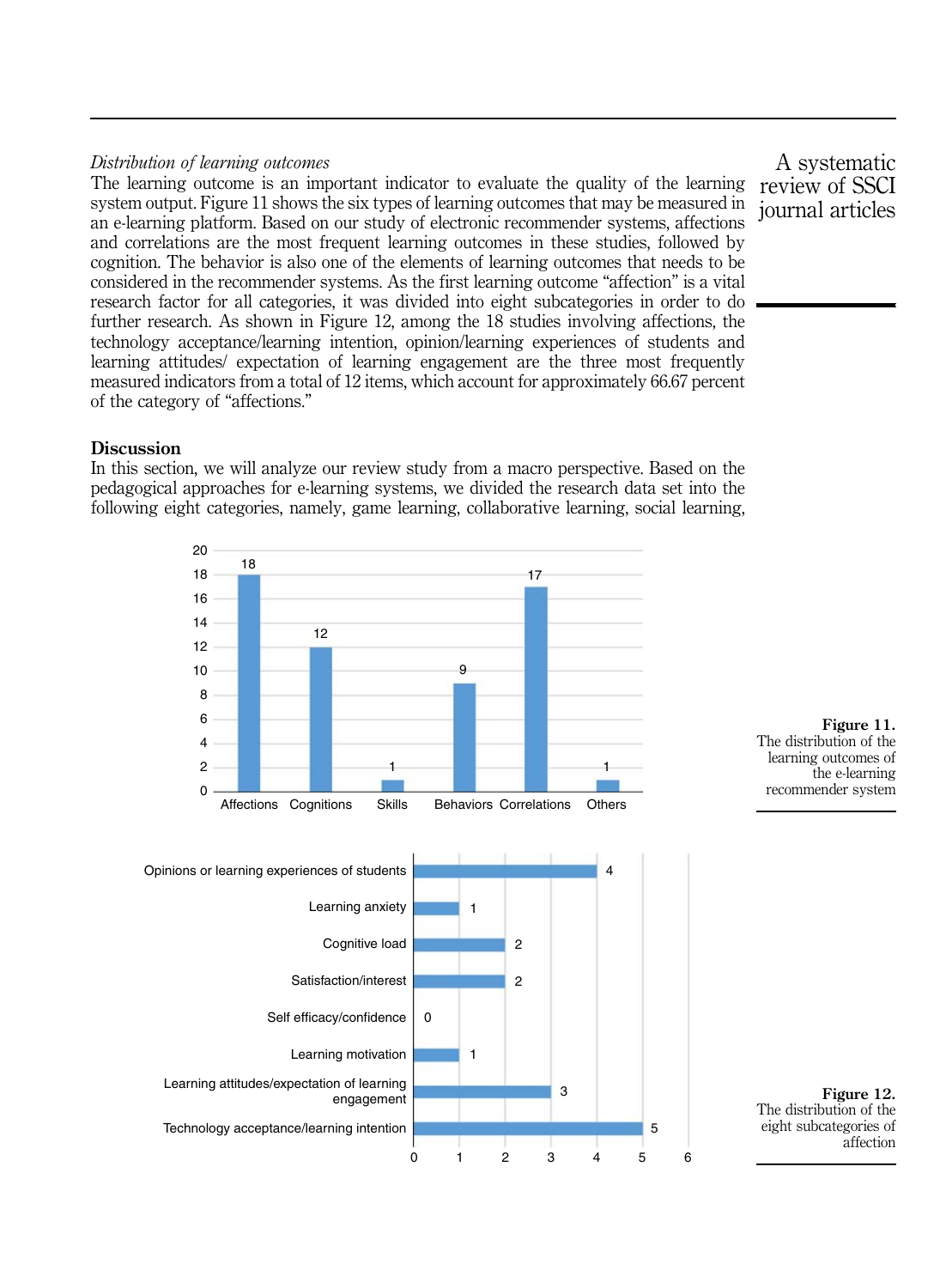adaptive learning, blended learning, lifelong learning, flipped learning and others (relevant to semantic web).

As shown in Figure 13, collaborative learning and social learning are often selected as research objects for learning recommender systems. Among 20 review articles, 60 percent (12 out of 20) articles were related to these study subjects. Second, there are four articles about the study of semantic web technology, which accounts for approximately 15.38 percent of the total number of pedagogical methods. In the remaining articles, three articles discussed the educational model of game learning, and there is only one paper referring to flipped learning. For example, Hsieh *et al.* (2017) proposed an adaptive filtering mechanism by using the LINE as a tool for innovative teaching in the flipped learning environment.

As shown in Table I, the articles published between the years 2014 and 2018 have mentioned social learning, which indicates this research topic has been important for online recommender systems in recent years. However, adaptive learning, blended learning and lifelong learning have been less involved in the recommender systems of recent years. Therefore, it could be simply predicted that game learning, collaborative learning and social learning will be the research trends in future online learning systems. Chang and Hwang (2019) summarized the number of papers published from 2007 to 2016 about mobile game-based learning and the statistics show the increasing trend of study on game learning. As collaborative learning is a development trend in the twenty-first century, Efendi and Yulastri (2019) used the collaborative learning model to demonstrate its effectiveness on computer network courses, while Khechine and Augier (2019) conducted an investigation to



Figure 13. The distribution of pedagogical approaches of the research studies in e-learning recommender systems

|                                                                                |                        | 2014 | 2015 | 2016 | 2017 | 2018 |
|--------------------------------------------------------------------------------|------------------------|------|------|------|------|------|
|                                                                                | Game learning          |      |      |      |      |      |
|                                                                                | Collaborative learning |      |      |      |      |      |
| Table I.<br>The statistics of the<br>research directions of<br>the pedagogical | Social learning        |      |      |      |      |      |
|                                                                                | Adaptive learning      |      |      |      |      |      |
|                                                                                | Blended learning       |      |      |      |      |      |
|                                                                                | Lifelong learning      |      |      |      |      |      |
| approaches from the                                                            | Flipped learning       |      |      |      |      |      |
| vears 2014 to 2018                                                             | Others (Semantic Web)  |      |      |      |      |      |

### AAOUJ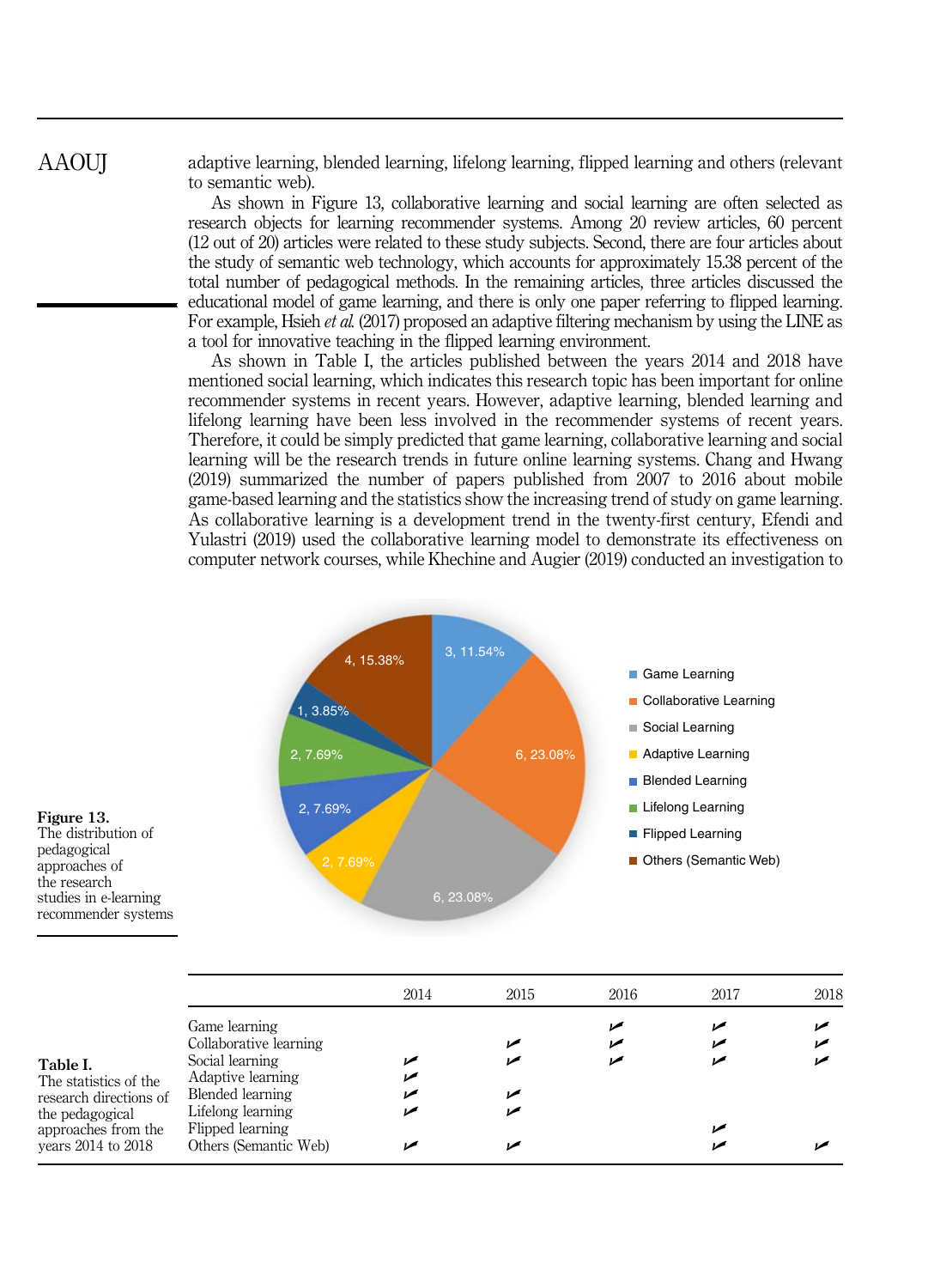study the factors affecting the adoption of the social learning platform and its conclusion indicates that social learning has great potential. According to the latest paper mentioned above, the study of game learning, collaborative learning, and social learning have become hot research topics which will attract more scholars' attention in the next few years.

A systematic review of SSCI journal articles

#### Conclusion

In this systematic review study, some research questions have been answered by involving metrics for e-learning systems, evaluation metrics for recommendation algorithms, recommendation filtering technologies, phases of recommendation processes and learning outcomes. Further, we have developed a coding scheme for the evaluation of each selected journal article, performed a statistical analysis on each coding category, and compared the differences of the elements under the same evaluation index. We then summarized the pedagogical approaches of each research article, discussed the distribution of the research topics, and predicted three major development trends for e-learning systems in the future.

After an in-depth analysis of the research studies, we have reached the following conclusions. Between the years 2014 and 2018, 80 percent of the review articles adopted the adaptive mechanism as one metric of the learning system. Because it is critical to maintain the system stability and performance optimization of the e-learning platform with self-adjustments and feedback mechanisms, in regard to the evaluation metrics of the recommendation algorithm, approximately 50 percent of the research literature will give priority to the accuracy of the algorithm, while only 10 percent of the research articles mention the coverage metric. In terms of the recommendation filtering technology, nearly 38 percent (23 out of 61) of the articles apply the hybrid filtering technology, but both content-based filtering and collaborative filtering are equally important to improve the service quality of the learning recommender system. The information collection phase is an essential part of the recommendation process phase, including explicit feedback and implicit feedback. The explicit feedback indicates some information that could be directly obtained, such as users' preference, while implicit feedback indirectly predicts how much interest the user has for the item based on user behavior. With these feedbacks, the system can accurately recommend preferred information or content to the user. Finally, affections and correlations are the most prominent among the six main types of learning outcomes, which account for 60 percent (35 out of 58) of all possible outcomes.

In summary, this paper reviewed the research on recommender systems for e-learning from the years 2014 to 2018 and explored the future direction of the educational research field. Nevertheless, some potential new developments and applications of educational technologies are presented, such as collaborative tagging techniques, semantic web technologies, and so on.

#### References

- Al-Azawei, A., Parslow, P. and Lundqvist, K. (2017), "Investigating the effect of learning styles in a blended e-learning system: an extension of the technology acceptance model (TAM)", Australasian Journal of Educational Technology, Vol. 33 No. 2, pp. 1-23.
- Albatayneh, N.A., Ghauth, K.I. and Chua, F.F. (2018), "Utilizing learners' negative ratings in semantic content-based recommender system for e-learning forum", *Journal of Educational Technology*  $\&$ Society, Vol. 21 No. 1, pp. 112-125.
- Alonso, O., Kumar, A. and Oracle International Corp (2006), "System and method for search and recommendation based on usage mining", US Patent 7,092,936.
- Arkorful, V. and Abaidoo, N. (2015), "The role of e-learning, advantages and disadvantages of its adoption in higher education", International Journal of Instructional Technology and Distance Learning, Vol. 12 No. 1, pp. 29-42.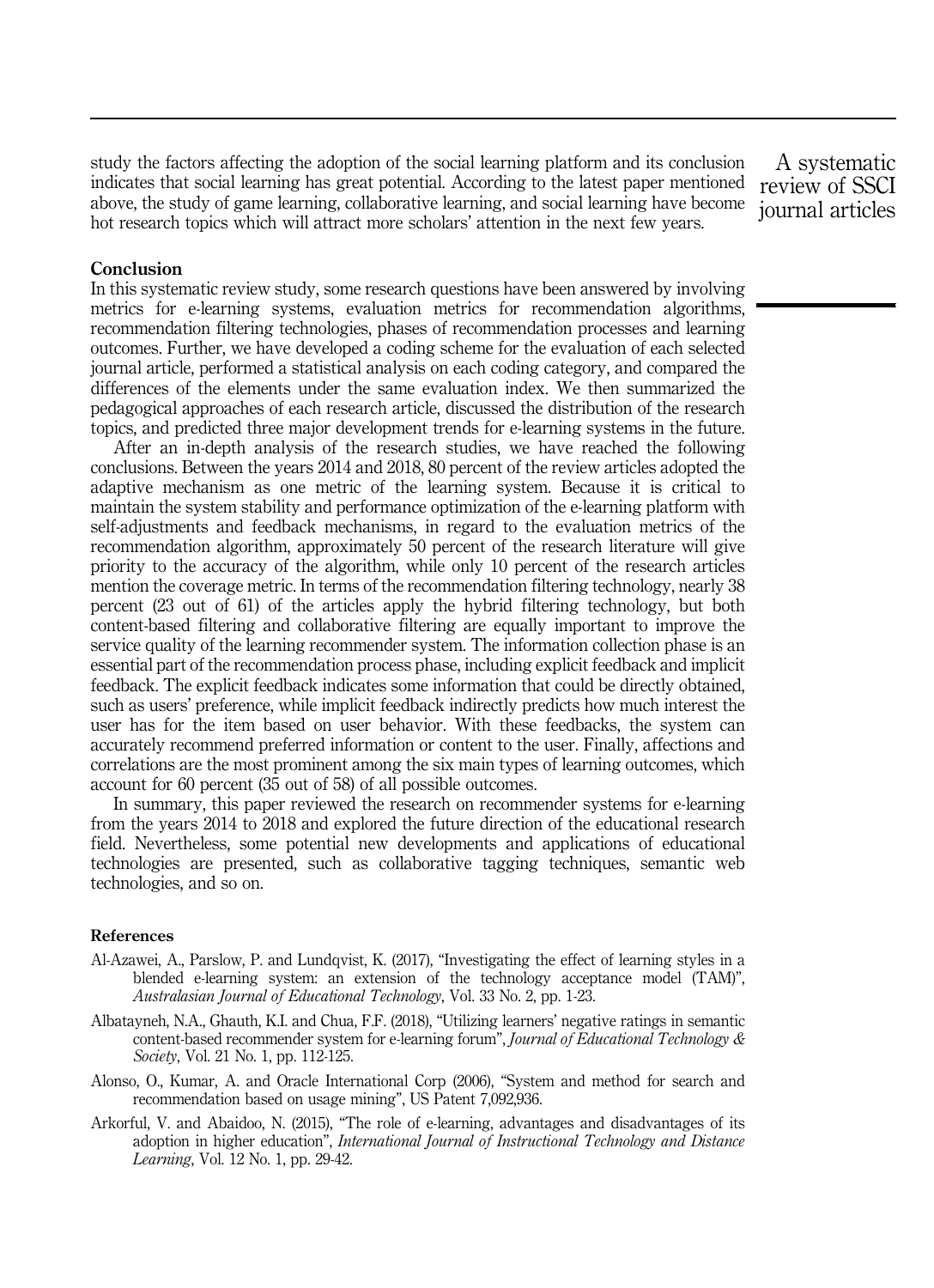- Bhatti, N., Ismaili, I.A. and Dhomeja, L.D. (2017), "Identifying and resolving disorientation in e-learning systems", 2017 International Conference on Communication, Computing and Digital Systems (C-CODE), IEEE, March, pp. 169-174.
	- Bicen, H., Ozdamli, F. and Uzunboylu, H. (2014), "Online and blended learning approach on instructional multimedia development courses in teacher education", Interactive Learning Environments, Vol. 22 No. 4, pp. 529-548.
	- Borgatti, S.P., Mehra, A., Brass, D.J. and Labianca, G. (2009), "Network analysis in the social sciences", Science, Vol. 323 No. 5916, pp. 892-895.
	- Chandler, P. and Sweller, J. (1991), "Cognitive load theory and the format of instruction", Cognition and Instruction, Vol. 8 No. 4, pp. 293-332.
	- Chang, C.Y. and Hwang, G.J. (2019), "Trends in digital game-based learning in the mobile era: a systematic review of journal publications from 2007 to 2016", International Journal of Mobile Learning and Organisation, Vol. 13 No. 1, pp. 68-90.
	- Chen, C.M., Lee, H.M. and Chen, Y.H. (2005), "Personalized e-learning system using item response theory", Computers & Education, Vol. 44 No. 3, pp. 237-255.
	- Clark, R.C. and Mayer, R.E. (2016), E-learning and the Science of Instruction: Proven Guidelines for Consumers and Designers of Multimedia Learning, John Wiley & Sons, Hoboken, NJ.
	- Das, A.S., Datar, M., Garg, A. and Rajaram, S. (2007), "Google news personalization: scalable online collaborative filtering", Proceedings of the 16th International Conference on World Wide Web, ACM, May, pp. 271-280.
	- Efendi, R. and Yulastri, A. (2019), "Effectiveness of collaborative problem based learning model of learning computer network courses", 5th UPI International Conference on Technical and Vocational Education and Training (ICTVET 2018), Atlantis Press, September 11, 2018.
	- Fu, Q.K. and Hwang, G.J. (2018), "Trends in mobile technology-supported collaborative learning: a systematic review of journal publications from 2007 to 2016", Computers & Education, Vol. 119, April, pp. 129-143.
	- Galanis, N., Mayol, E., Alier, M. and García-Peñalvo, F.J. (2016), "Supporting, evaluating and validating informal learning. a social approach", Computers in Human Behavior, Vol. 55, February, pp. 596-603, available at:<www.sciencedirect.com/science/journal/07475632/55/part/PA>
	- Gauthier, A. and Jenkinson, J. (2018), "Designing productively negative experiences with serious game mechanics: qualitative analysis of game-play and game design in a randomized trial", Computers & Education, Vol. 127, December, pp. 66-89.
	- Golder, S. and Huberman, B.A. (2005), "The structure of collaborative tagging systems", arXiv preprint cs/0508082.
	- Graf, S. (2009), "Advanced adaptivity in learning management systems by considering learning styles", Proceedings of the 2009 IEEE/WIC/ACM International Joint Conference on Web Intelligence and Intelligent Agent Technology-Volume 03, IEEE Computer Society, September, pp. 235-238.
	- Halimi, K., Seridi-Bouchelaghem, H. and Faron-Zucker, C. (2014), "An enhanced personal learning environment using social semantic web technologies", *Interactive Learning Environments*, Vol. 22 No. 2, pp. 165-187.
	- Hiltz, S.R. and Turoff, M. (1985), "Structuring computer-mediated communication systems to avoid information overload", Communications of the ACM, Vol. 28 No. 7, pp. 680-689.
	- Hsieh, J.S.C., Huang, Y.M. and Wu, W.C.V. (2017), "Technological acceptance of LINE in flipped EFL oral training", Computers in Human Behavior, Vol. 70, May, pp. 178-190.
	- Huang, S.L. and Shiu, J.H. (2012), "A user-centric adaptive learning system for e-learning 2.0", Journal of Educational Technology & Society, Vol. 15 No. 3, pp. 214-225.
	- Huda, M., Maseleno, A., Atmotiyoso, P., Siregar, M., Ahmad, R., Jasmi, K. and Muhamad, N. (2018), "Big data emerging technology: insights into innovative environment for online learning resources", International Journal of Emerging Technologies in Learning, Vol. 13 No. 1, pp. 23-36.

AAOUJ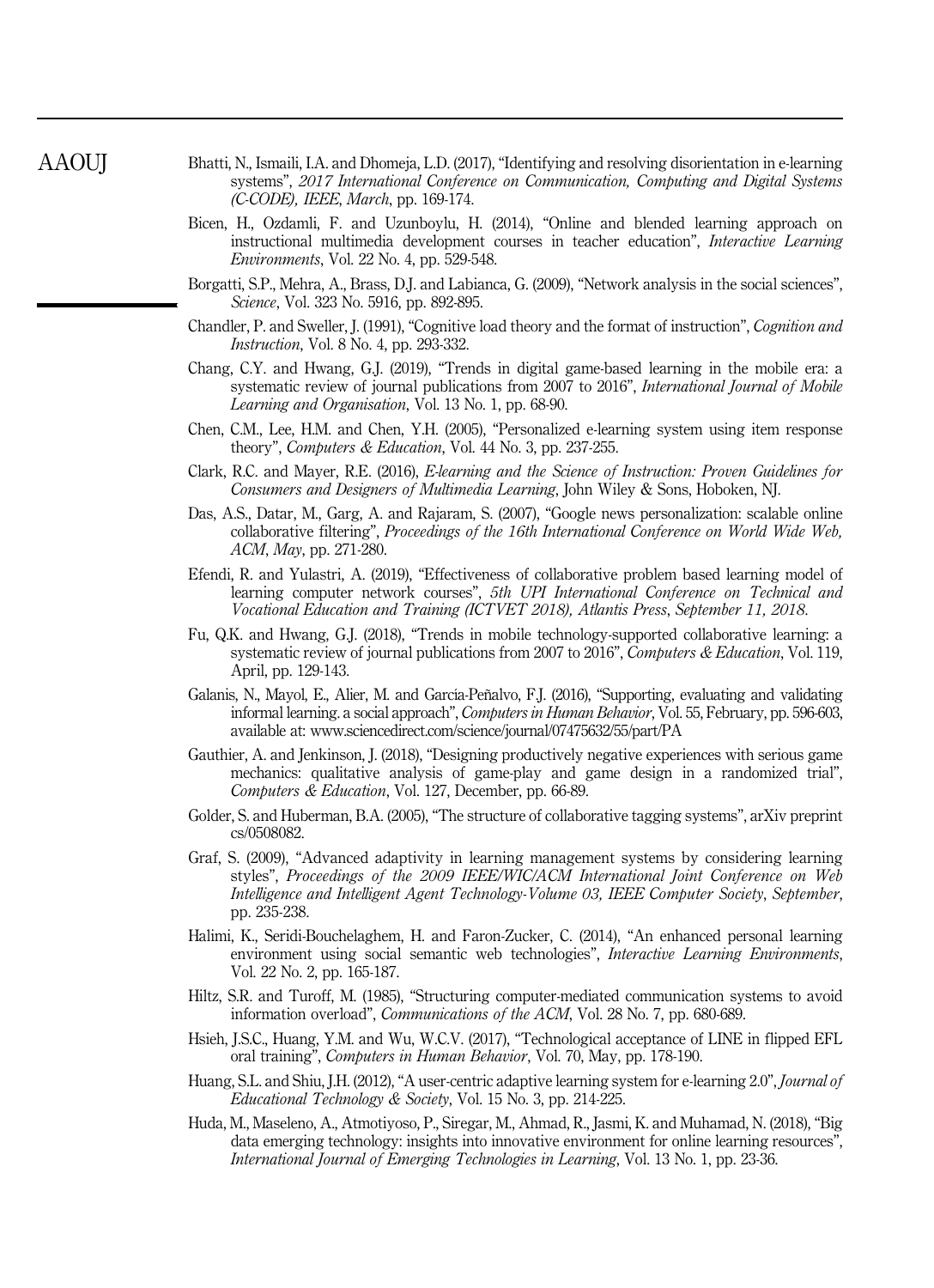- Isinkaye, F.O., Folajimi, Y.O. and Ojokoh, B.A. (2015), "Recommender systems: principles, methods and evaluation", Egyptian Informatics Journal, Vol. 16 No. 3, pp. 261-273.
- Karataev, E. and Zadorozhny, V. (2017), "Adaptive social learning based on crowdsourcing", IEEE Transactions on Learning Technologies, Vol. 10 No. 2, pp. 128-139.
- Khechine, H. and Augier, M. (2019), "Adoption of a social learning platform in higher education: an extended UTAUT model implementation", Proceedings of the 52nd Hawaii International Conference on System Sciences, Maui, January 8-11.
- Khenissi, M.A., Essalmi, F., Jemni, M., Graf, S. and Chen, N.S. (2016), "Relationship between learning styles and genres of games", Computers & Education, Vol. 101, October, pp. 1-14.
- Kim, K.J. and Bonk, C.J. (2006), "The future of online teaching and learning in higher education", Educause Quarterly, Vol. 29 No. 4, pp. 22-30.
- Klašnja-Milićević, A., Vesin, B. and Ivanović, M. (2018), "Social tagging strategy for enhancing e-learning experience", Computers & Education, Vol. 118, pp. 166-181.
- Li, R., Yin, C., Zhang, X. and David, B. (2019), "Online learning style modeling for course recommendation", in Patnaik, S. and Jain, V. (Eds), Recent Developments in Intelligent Computing, Communication and Devices, Springer, Singapore, pp. 1035-1042.
- McClusky, F.D. (1947), "The nature of the educational film", *Hollywood Quarterly*, Vol. 2 No. 4, pp. 371-380.
- Martínez, Ó.S., Bustelo, B.C.P.G., Crespo, R.G. and Franco, E.T. (2009), "Using recommender system for E-learning environments at degree level", IJIMAI, Vol. 1 No. 2, pp. 67-70.
- Mayer, R.E. and Moreno, R. (2003), "Nine ways to reduce cognitive load in multimedia learning", Educational Psychologist, Vol. 38 No. 1, pp. 43-52.
- Ouf, S., Ellatif, M.A., Salama, S.E. and Helmy, Y. (2017), "A proposed paradigm for smart learning environment based on semantic web", Computers in Human Behavior, Vol. 72, July, pp. 796-818.
- Persico, D., Manca, S. and Pozzi, F. (2014), "Adapting the technology acceptance model to evaluate the innovative potential of e-learning systems", Computers in Human Behavior, Vol. 30, January, pp. 614-622.
- Ridwan, S.M. (2015), "Application of massive online open courses in tertiary institutions in Nigerian: prospects and challenges", International Journal of Emerging Technology and Advanced Engineering, Vol. 5 No. 1, pp. 81-87.
- Sampson, D.G., Lytras, M.D., Wagner, G. and Diaz, P. (2004), "Ontologies and the semantic web for E-learning", Educational Technology & Society, Vol. 7 No. 4, pp. 26-28.
- Sandvig, J.J., Mobasher, B. and Burke, R.D. (2008), "A survey of collaborative recommendation and the robustness of model-based algorithms", IEEE Data Eng. Bull, Vol. 31 No. 2, pp. 3-13.
- Sarwar, B.M., Karypis, G., Konstan, J. and Riedl, J. (2001), "Item-based collaborative filtering recommendation algorithms", Proceedings of the 10th International Conference on World Wide Web, HK, May, pp. 285-295.
- Schroeder, A., Minocha, S. and Schneider, C. (2010), "The strengths, weaknesses, opportunities and threats of using social software in higher and further education teaching and learning", *Journal* of Computer Assisted Learning, Vol. 26 No. 3, pp. 159-174.
- Speier, C., Valacich, J.S. and Vessey, I. (1999), "The influence of task interruption on individual decision making: an information overload perspective", *Decision Sciences*, Vol. 30 No. 2, pp. 337-360.
- Stantchev, V., Prieto-González, L. and Tamm, G. (2015), "Cloud computing service for knowledge assessment and studies recommendation in crowdsourcing and collaborative learning environments based on social network analysis", Computers in Human Behavior, Vol. 51, October, pp. 762-770.
- Truong, H.M. (2016), "Integrating learning styles and adaptive e-learning system: current developments, problems and opportunities", Computers in Human Behavior, Vol. 55, February, pp. 1185-1193, available at:<www.sciencedirect.com/science/journal/07475632/55/part/PB>